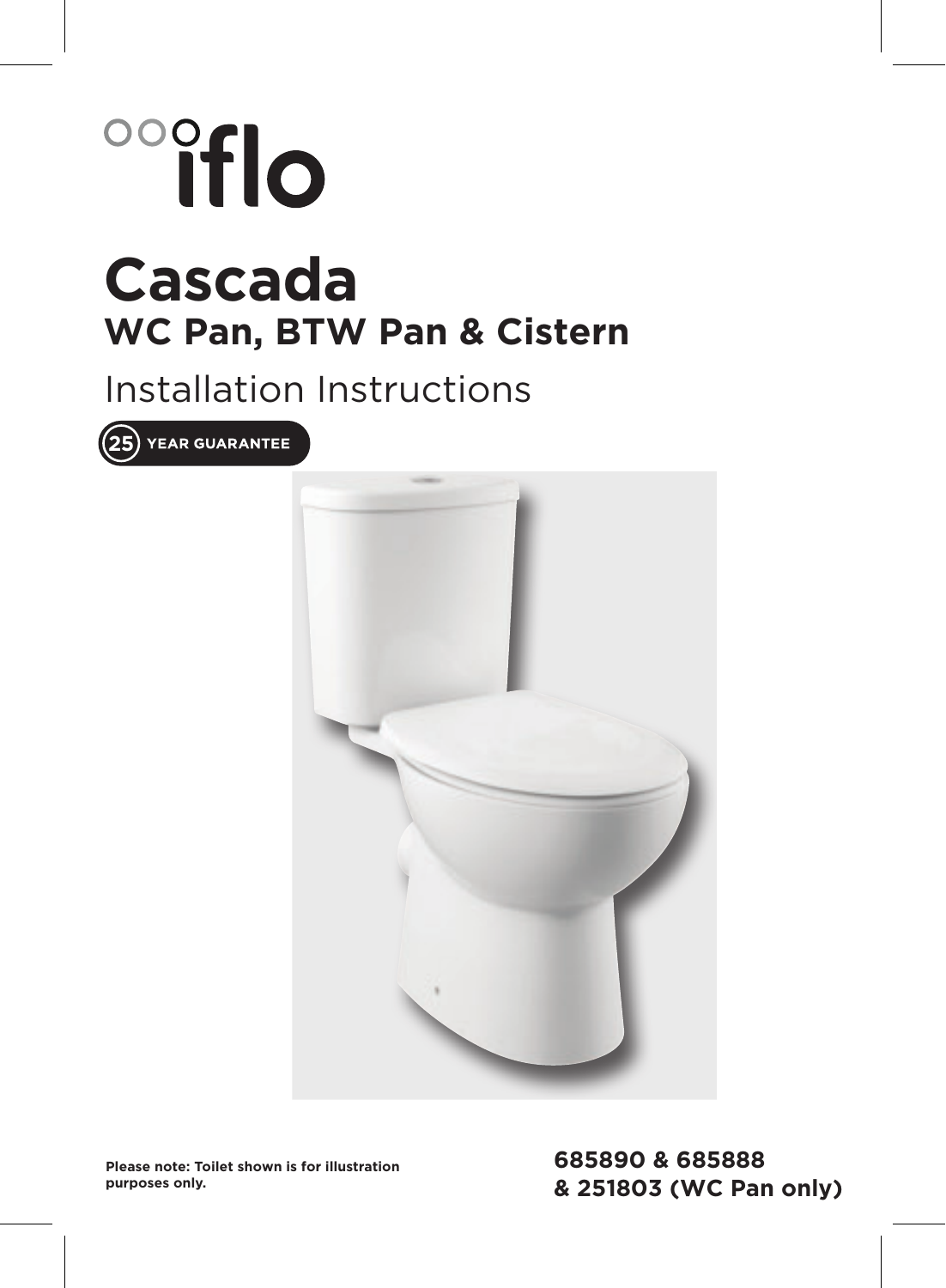### **Fitting Instructions Cascada WC Pan to Floor**

# **ooffic**

Contents

| Item | <b>Description</b>    | Qty |
|------|-----------------------|-----|
|      | Floor/Wall Bracket    | 2   |
| 2    | Wall Plugs S10 x 50   | 2   |
| 3    | Hex Head Screw 6 x 60 | 2   |
|      | Washer                | 2   |
| 5    | S/Steel Screw 5 x 60  | 2   |
| ี    | Nylon Bushes          | 2   |
|      | Chrome Caps           |     |



Important: the plugs included in this pack are for solid walls only. If the semi pedestal is to be mounted on a partition or stud wall, specialised fixings should be purchased separately.



Put on the new WC Pan Tighten the screws Put on the chrome caps

#### **Caution: Take great care when drilling floors or walls to avoid wires and pipes which may run beneath.**

Exercise great care when using power tools near water. The use of a residual current device (RCD) or cordless drill is recommended. Always double-check the position and your measurements before drilling holes. Protective eyewear should be used when drilling. Keep children away from the work area and remember that all small parts, plastic bags and tools should also be kept out of reach of children.

Fixing tip: A piece of insulating tape or a couple of layers of masking tape applied before marking out the fixing holes will help stop the drill from wandering on tiled surfaces.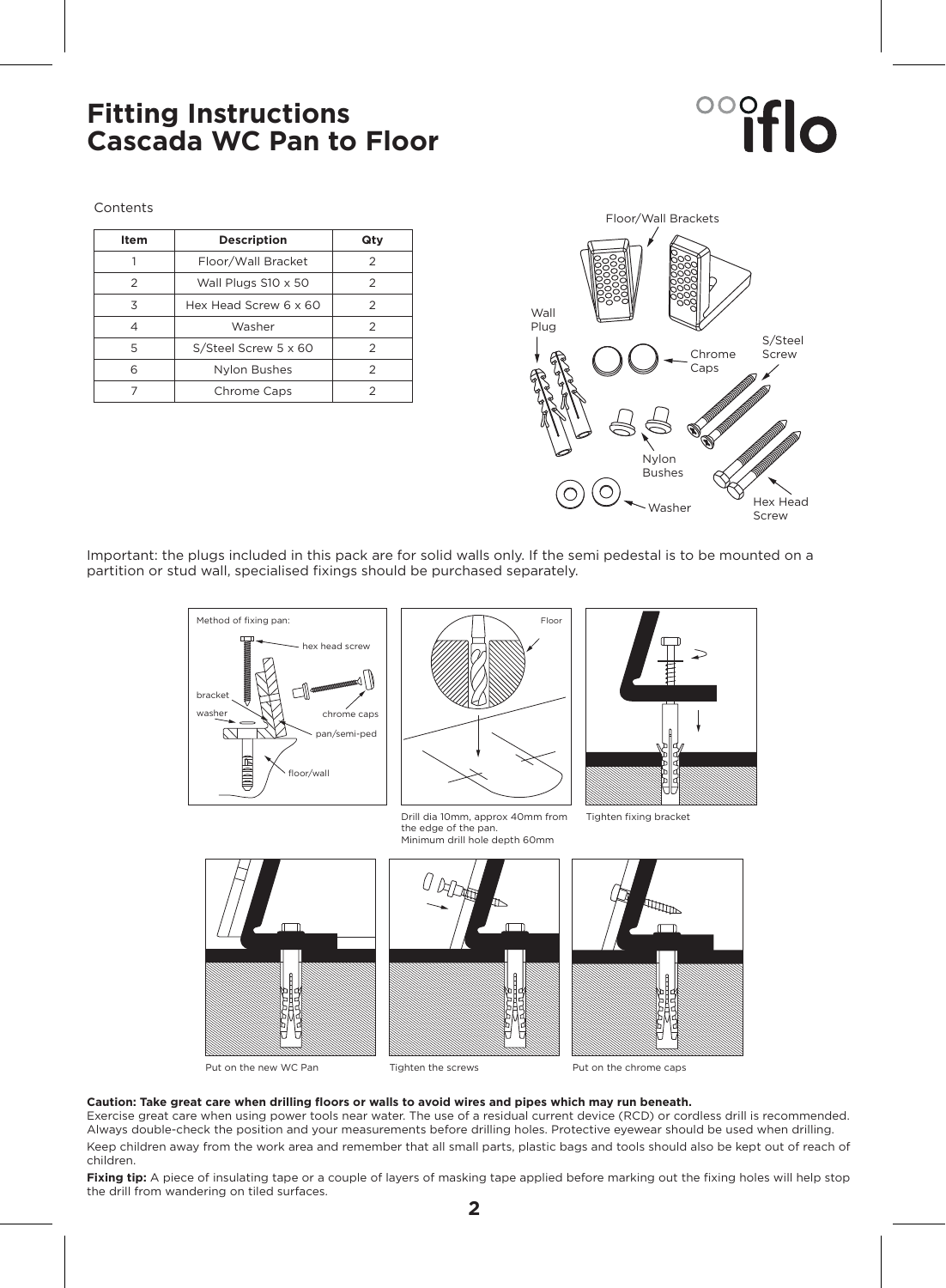### **Fitting Instructions Cascada Cistern to WC**

# **Olfic**

#### **PLEASE READ THESE INSTRUCTIONS PRIOR TO INSTALLATION.**

These instructions must be carried out in order.

- 1) Use this checklist to ensure all parts are accounted for and not damaged. Under no circumstances should this product be installed if any of the parts are damaged or missing. If there are any installation issues please contact your nearest branch.
- 2) Ensure the gasket is a tight fit on the flush valve thread. Place cistern on the WC so the bolts go through the 2 small holes and tighten the hex nuts. Please use the spanner if needed.

| Item | <b>Description</b> | Qtv |
|------|--------------------|-----|
|      | S.Steel Bolt       |     |
|      | Rubber Cone Washer |     |
|      | Rubber Washer      |     |
|      | Steel Washer       |     |
|      | Steel Hex Nut      |     |
|      | <b>EPDM Gasket</b> |     |
|      |                    |     |



**NOTE - UK water regulations require an isolating valve to be installed to water supply - this is available from your local store if you need to purchase one.**

#### **INSTALLING THE PUSH BUTTON**

- Open the isolating valve. The inlet valve will shut when the water level reaches the correct level.
- Remove Chrome flush button kit from the bag. Remove both buttons complete with rods. Place the Chrome crown into the cistern lid hole so it fits snug. Align the smaller rod hole over the grey sector on top of the outlet valve. Screw the black nut onto the bezel from the underside of the cistern lid. Mount lid on tank.
- Remove the rods from the buttons. Push rods through the holes on the CP crown and ensure white rod makes contact with the white segment on the top of the valve and the blue rod makes contact with the grey segment.
- Using pliers cut the rods near the top so they are as flush as possible to the top of the Chrome crown. Replace Chrome push buttons on top of the rods.
- Test the flush. Press small button for reduced flush. Press large button for full flush. (Full flush will be needed for solids).

NOTE: Never put any additives/cleaners in the water tank. PLEASE check all seals for leaks before completing the installation.